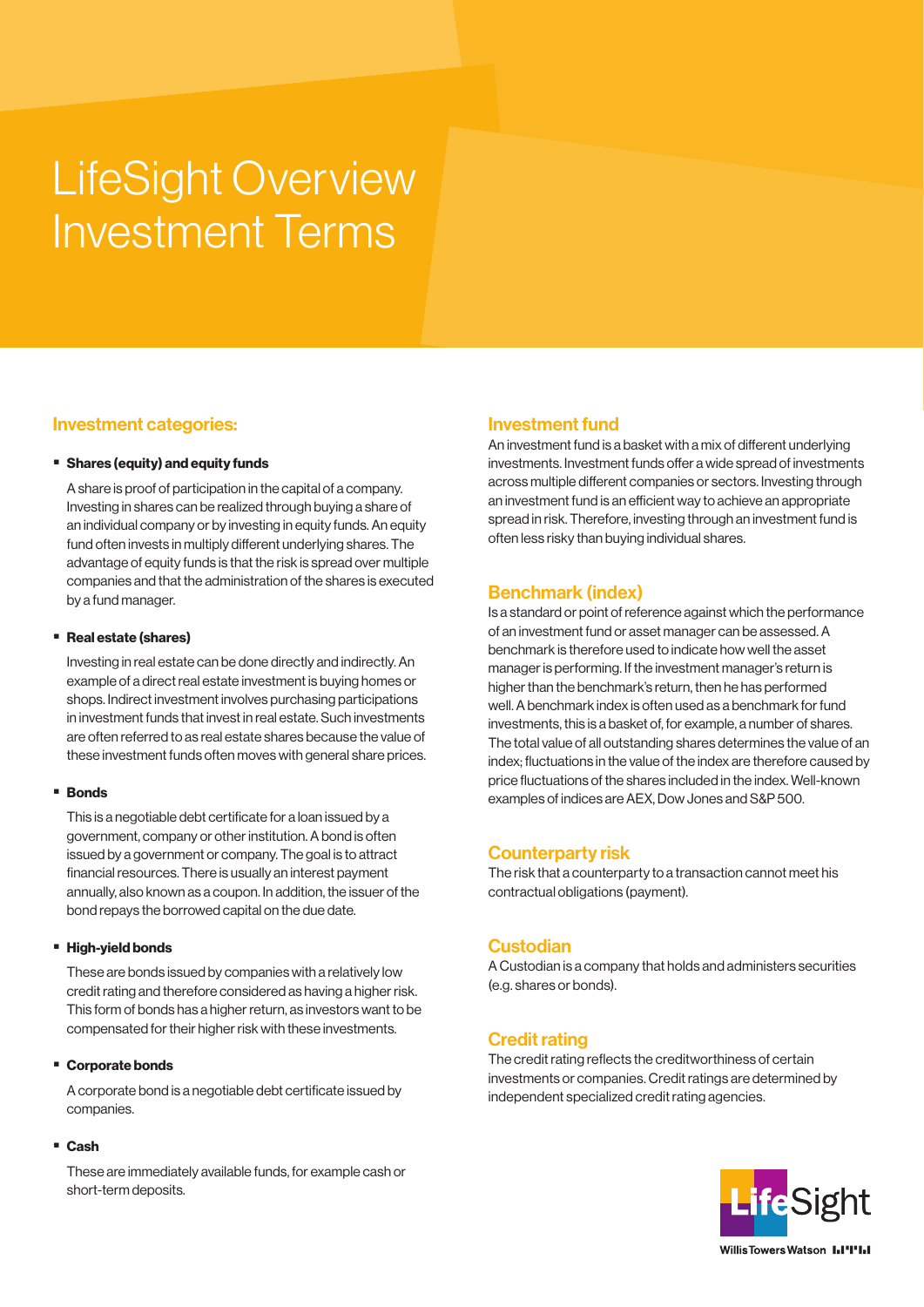## Currency risk and hedging

Currency risk is the risk that the value of investments will be (negatively) influenced by fluctuations in the exchange rates of foreign currencies (not Euro). Investors often have portfolio investments that are listed in a foreign currency (e.g. shares of US companies). When the value of this foreign currency falls relative to its own local currency (Euro for a Dutch investor) the investor loses a return on its investments due to exchange rate fluctuations.

#### **Derivatives**

Derivatives are financial products whose value is based on an underlying asset such as a share or an index (e.g. the AEX index). A derivative gives the buyer the right or the obligation to buy or sell something at a specific price. That which may be bought or sold is the underlying asset. The value of a derivative is therefore related to that of the underlying value, such as the value of a share, commodity or foreign currency. The main forms of derivatives are options, futures and forward contracts.

#### **Dividend**

Is a profit distribution from a company to its shareholders. This payment can be made in cash (cash dividend) or in shares (stock dividend). The amount of this dividend payment is usually related to the amount of profit achieved.

## Dividend reclaim

A Dutch investor in shares may be subject to taxation of dividends received (dividend tax). To prevent the dividend on foreign shares being taxed in both the Netherlands and abroad, the Netherlands has established tax treaties with many countries. On the basis of these tax treaties, a Dutch investor can, in certain circumstances, (partially) reclaim the withheld tax on foreign dividends.

## Entry and exit fee

Is a payment that the entering / leaving party pays when buying / selling units of an investment fund. These costs can be charged to protect the existing participants of the investment fund, as they must be compensated for any transaction costs that the investment fund has to incur in the case of entrants and exits.

## ESG criteria

Criteria in relation to the environment, society and governance of investments. When assessing an investment, these criteria are explicitly considered, in addition to the usual financial and economic matters. Examples of these criteria are, for example, the CO2 emissions of a company, the protection of employee rights and governance aspects such as the presence of an independent board.

## Fixed income securities

Collective name for investments on which in principle a fixed interest payment and a fixed term applies. Examples of fixedincome securities are government bonds, corporate bonds, private loans and mortgages.

## Inflation (protection)

Inflation is an increase in the general price level in the economy, it means that money loses its value. If inflation occurs, you can buy less with the same amount of money. Inflation is expressed as the percentage in annual price increase of a collection (basket) of commonly used consumer products. An investor runs the risk that inflation (and thus costs) will rise, while the value of the investments does not show the same development in value. An investor can hedge this inflation risk by investing in inflationrelated investment products (such as, for example, Inflation Linked Government Bonds that are included in the LifeSight Matching funds).

## Interest rate and inflation swaps

A swap stands for the exchange of values and risks between two parties. A swap is mainly used to hedge interest, inflation and other risks.

An interest rate swap is used to hedge interest rate risks. The variable interest and the fixed interest are exchanged between two parties. In this case, one party receives the variable interest while it pays the fixed interest to the counterparty. An interest rate swap can therefore offers protection against interest rate fluctuations. An inflation swap is used to transfer inflation risk from one party to another through an exchange of cash flows. In an inflation swap, one party pays a fixed interest on a capital, while the other party pays a variable interest that is linked to the development of the inflation.

## Interest rate risk and sensitivity

Interest is the compensation that someone receives for lending his or her money and is paid by the person who borrows the money, it can be seen as the price for making capital available. Interest rate risk is the risk that the value of investments will fall if interest rates on the financial markets rise. Interest rate sensitivity refers to the change in the value of an investment as a result of a change in these interest rates. A longer term of an investment often means a higher sensitivity to a change in interest rates.

#### **Leverage**

Is increasing (or decreasing) the investment return by financing an investment with loan capital (borrowed money).